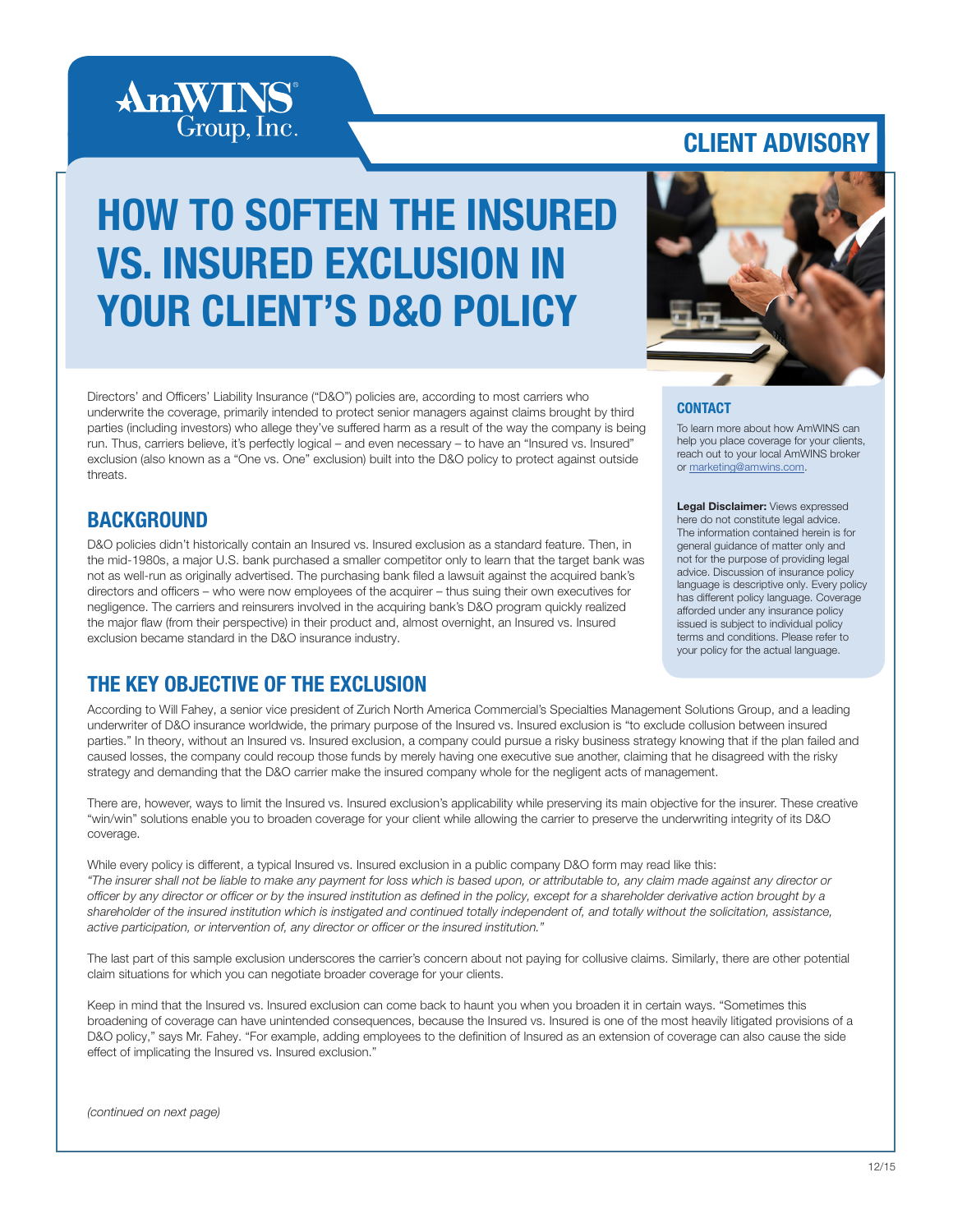CLIENT ADVISORY

## HOW TO SOFTEN THE INSURED VS. INSURED EXCLUSION IN YOUR CLIENT'S D&O POLICY

(*continued from previous page)*

**AmWINS**<sup>®</sup> Group, Inc.

One way around this potential misstep is to amend the exclusion to carve-back coverage for employees suing as shareholders as well as specific classes of D&O insured you're dealing with (e.g. generic public company, non-profit, financial institution, etc.). While some of these features may already be built into certain policy forms, you may be able to enhance your client's coverage even further by negotiating additional exceptions.

- Successors-in-Interest: It's important to clarify that the Insured vs. Insured exclusion will not apply to claims against directors and officers which are brought by liquidators, bankruptcy trustees, receivers, examiners, creditor committees or any other parties which may be deemed a successor-in-interest to the insured entity. Experts seem to agree that the successor-in-interest represents the creditors rather than the bankrupt entity and, therefore, collusive claims among management do not exist and coverage is allowed. However, as you don't want your client to have to litigate this issue, the best course of action is to have an explicit exception in the Insured vs. Insured exclusion to make it clear that coverage will apply for insureds when a successor-in-interest files a claim against them.
- Former Insureds: Carriers don't want to pay for disagreements between company executives, but will frequently agree to provide coverage for claims brought by former insureds that have not held an executive position with the company for a stated period of time – usually two years or more. This time buffer is in place so former officers are less likely to sue for problems he or she created before leaving the company. Remember that the definition of insured persons includes past, present and future directors and officers. Since a past officer is still technically an insured, coverage for claims brought by the former officer would be excluded by an un-amended Insured vs. Insured exclusion. Also, keep in mind that it is common for former officers to remain shareholders after leaving a company. If the former officer sues in his or her capacity as a shareholder, you don't want that claim excluded. Depending upon the specifics of who has left the company and under what circumstances, carriers may liberalize this exception (after a careful review) so that claims brought by former executives who have been gone for as little as one year may not be excluded by the Insured vs. Insured exclusion. It's important to note that some carriers try to restrict this exception to just former board members, while others will allow it to apply to all former insureds. Obviously, expanding the exception to include all former insureds is more advantageous to your client.
- **Employment Practices Claims**: Insurers will sometimes provide an Insured vs. Insured carve-back to create coverage under a D&O policy for employment practices claims brought by an employee (or former employee) of the insured company against another insured person. This carve-back will not provide coverage for the corporate entity. For example, if the general counsel files a suit against the CEO for employment discrimination, it would be covered under such a carve-out. This exception to the Insured vs. Insured exclusion will be considered by the carrier in light of any separate Employment Practices Liability Insurance (EPLI). However, a carrier may specifically state that the coverage provided by the Insured vs. Insured EPLI carve-out only applies in excess of an EPLI policy that's already in place. If you are looking for employment practices coverage, it is recommended to purchase that coverage rather than dilute your directors and officers policy with employment claims. The carve-back makes some sense because the hiring and firing of employees is often an executive level decision. A lawsuit brought by a former director or officer could have elements that trigger both a D&O policy and EPLI policy.
- Foreign Jurisdictions: In certain foreign countries, laws require directors and officers to redress corporate wrongs by bringing suit against the company and/or their colleagues. In these jurisdictions, Insured vs. Insured exclusions are generally not allowed by law. If your client has foreign operations, it's imperative that you understand how the law governing this situation works in each of those foreign jurisdictions. However, you may be able to get a blanket exception to the Insured vs. Insured exclusion on your client's policy for all claims arising from foreign operations. At the very least, the carrier should underwrite each of the foreign subsidiaries and agree to provide the necessary coverage in each jurisdiction.

*(continued on next page)*